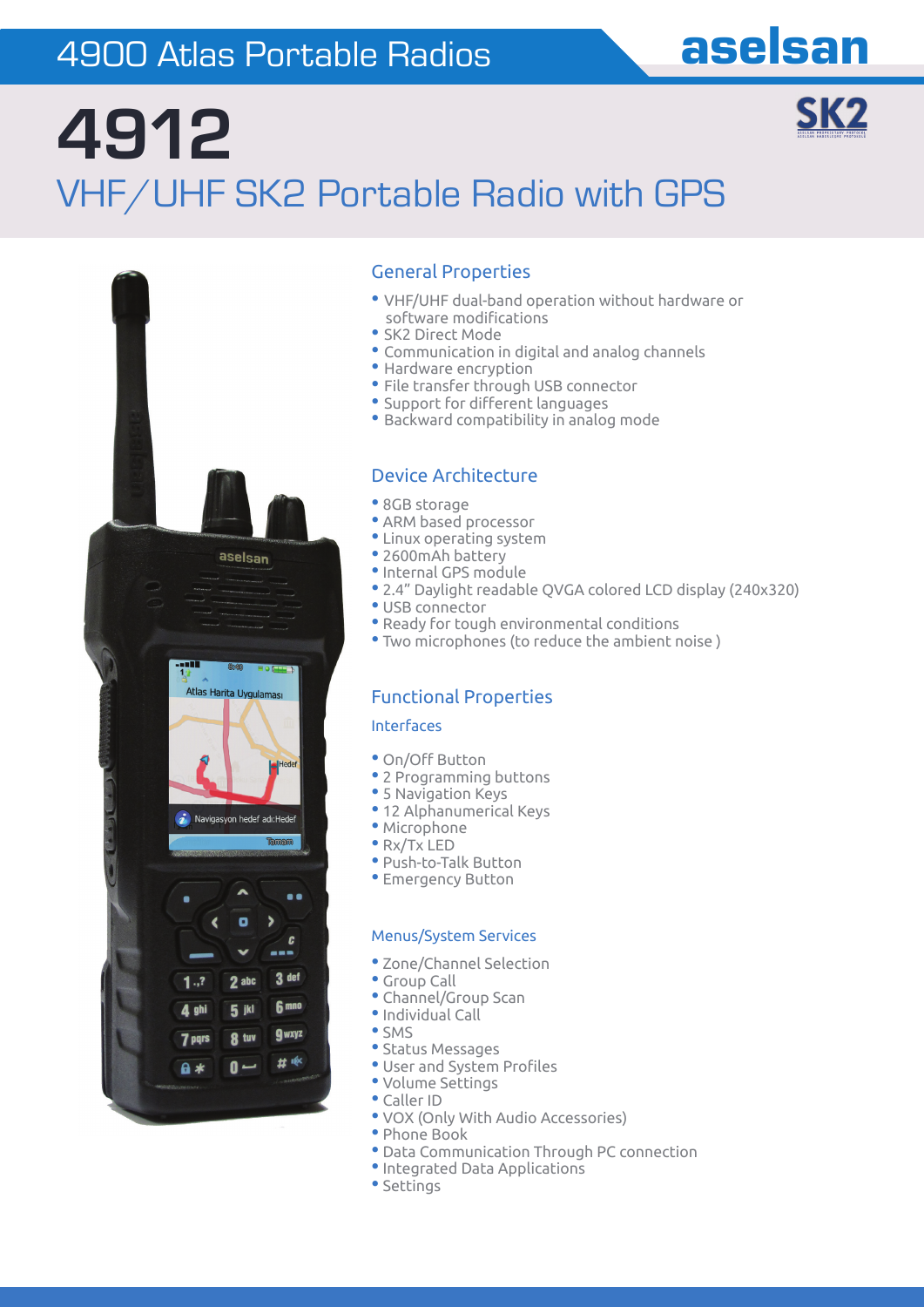# 4900 Atlas Portable Radios and aselsan

SK<sub>2</sub>

# **4912**  VHF/UHF SK2 Portable Radio with GPS

### Map Application Features





Vector and raster maps

Instant speed and direction Route identification

### Rich Portfolio of Applications



Map application **Notepad** 



Calculator Callery Gallery Music player

**Standards** 







(navigation)





Custom applications can be uploaded based on the user's needs

| IEC 61149            | MIL-STD-810C/D/E/F/G       |  |
|----------------------|----------------------------|--|
| ETSI EN 300 086-2    | <b>R&amp;TTE Directive</b> |  |
| ETSI EN 300 113-2    | TIA-102.CAAB-D             |  |
| ETSI EN 301 489-1,5  | TIA-603-D                  |  |
| <b>ETSI EN 60950</b> |                            |  |

### **General Technical Specifications**

| Weight                                  | 490g (including battery)             |  |  |
|-----------------------------------------|--------------------------------------|--|--|
| Dimensions (excluding bulges and knobs) | 149 x 56 x 37 mm (HxWxD)             |  |  |
| Dimensions (EIA)                        | $168 \times 71 \times 46$ mm (HxWxD) |  |  |
| Operating Temperature Range             | $-30^{\circ}$ C /+60 $^{\circ}$ C    |  |  |
| Storage Temperature Range               | $-40^{\circ}$ C /+85 $^{\circ}$ C    |  |  |
| Power Supply                            | 7,5 ±20%Vdc                          |  |  |
| Processor                               | ARM9                                 |  |  |
| Memory                                  | 8GB                                  |  |  |
| Operating System                        | Linux                                |  |  |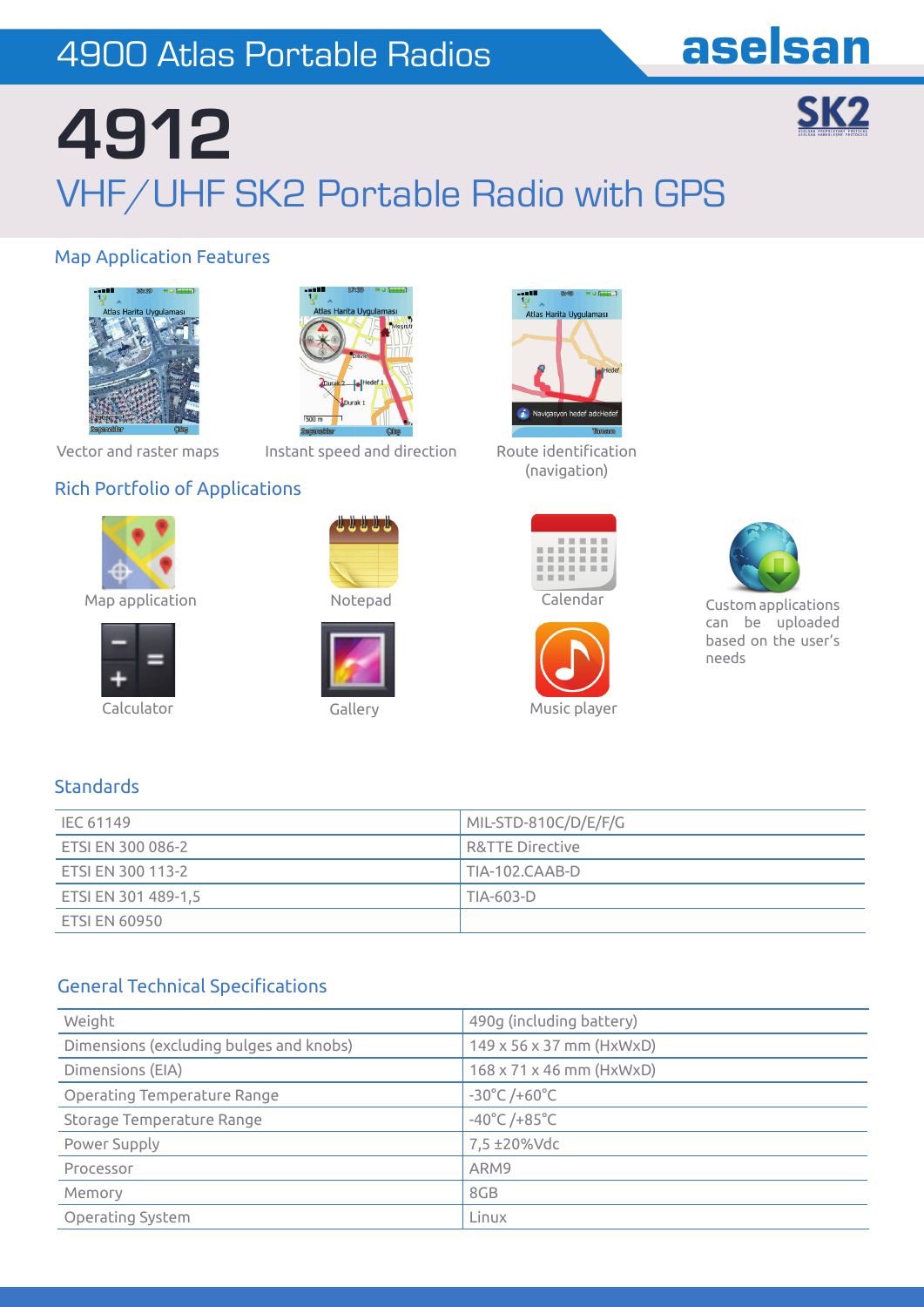SK<sub>2</sub>

# **4912**  VHF/UHF SK2 Portable Radio with GPS

# **Receiver Technical Specifications**

| Frequency Range                       | 136-174 MHz (VHF)<br>380-470 MHz (UHF)                                         |  |  |
|---------------------------------------|--------------------------------------------------------------------------------|--|--|
| Sensitivity (ETSI 20dB SINAD / %1BER) | $\leq$ 0,35µV                                                                  |  |  |
| Intermodulation Rejection             | $\geq$ 73 dB                                                                   |  |  |
| Audio Distortion                      | $\leq 3\%$                                                                     |  |  |
| Spurious Response Rejection           | $\geq 70$ dB                                                                   |  |  |
| <b>Bit Error Ratio</b>                | $\leq 0.01\%$                                                                  |  |  |
| Hum and Noise Ratio                   | $≥48$ dB (VHF), $≥42$ dB (UHF) @25 kHz<br>≥42 dB (VHF), ≥36 dB (UHF) @12,5 kHz |  |  |

## **Transmitter Technical Specifications**

| Frequency Range                                                               | 136-174 MHz (VHF)<br>380-470 MHz (UHF)    |
|-------------------------------------------------------------------------------|-------------------------------------------|
| <b>Transmission Power</b>                                                     | $1-5W$                                    |
| FM Noise Ratio                                                                | $\leq$ -20 dBm                            |
| <b>Frequency Accuracy</b><br>$(-30^{\circ}C / +60^{\circ}C; 25^{\circ}C$ ref) | $\pm 2.5$ ppm (VHF),<br>$± 1,5$ ppm (UHF) |

## Integrated GPS Specifications

| Number of Channels     | 12         |
|------------------------|------------|
| Tracking Sensitivity   | $-159$ dBm |
| Navigasyon Sensitivity | $-157$ dBm |
| Deviation              | $<$ 15 m   |

# **Battery Specifications**

| Type   | Capacity<br>(mAh) | Duty Cycle<br>$10 - 10 - 80*$ | Duty Cycle<br>$5 - 5 - 90*$ | Weight                              | Dimensions<br>$(HxWxD)$ (mm)        |
|--------|-------------------|-------------------------------|-----------------------------|-------------------------------------|-------------------------------------|
| Li-Ion | 2600              | >8 hours                      | >14 hours                   | 158/179g<br>(Without/with clip) $ $ | 122x56x19/30<br>(Without/with clip) |

\* Results had been recorded in Digital mode with 5W output power in normal conditions for TIA 603-D.